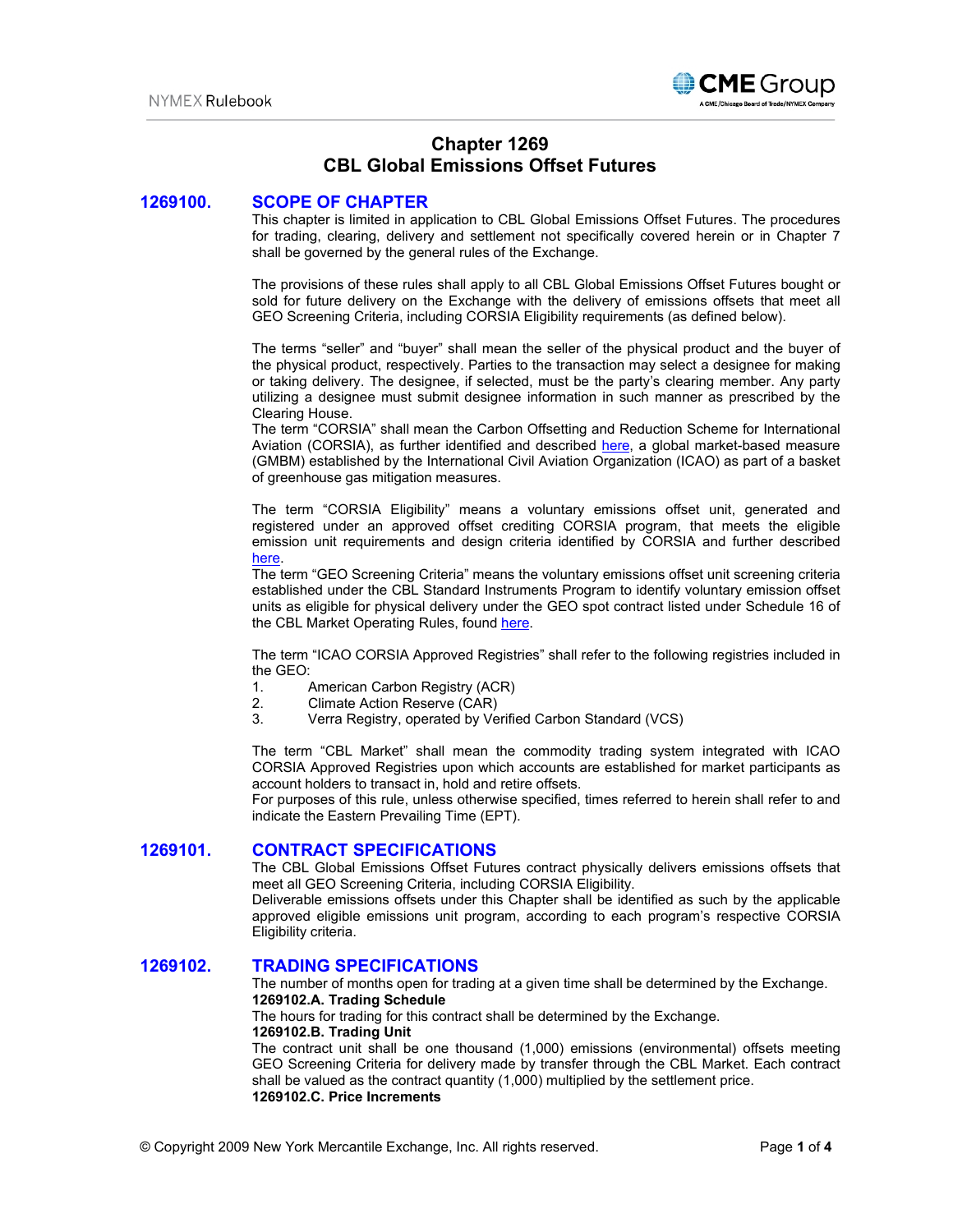

Prices shall be quoted in U.S. dollars and cents per offset. The minimum price fluctuation shall be \$0.01 per offset (\$10.00 per contract).

# **1269102.D. Position Limits, Exemptions, Position Accountability and Reportable Levels**

The applicable position limits and/or accountability levels, in addition to the reportable levels, are set forth in the Position Limit, Position Accountability and Reportable Level Table in the Interpretations & Special Notices Section of Chapter 5.

A Person seeking an exemption from position limits for bona fide commercial purposes shall apply to the Market Regulation Department on forms provided by the Exchange, and the Market Regulation Department may grant qualified exemptions in its sole discretion.

Refer to Rule 559 for requirements concerning the aggregation of positions and allowable exemptions from the specified position limits.

## **1269102.E. Termination of Trading**

Trading shall cease three business days prior to the last business day of the contract month. Any contracts remaining open after the last day of trading must be.

(a) Settled by delivery, which shall take place no later than the third business day after the termination of trading for the contract month, or

(b) Liquidated by means of a bona fide Exchange for Related Position (EFRP), pursuant to Exchange Rule 538. An EFRP is permitted in the expiring futures contract no later than 9 a.m. Eastern Prevailing Time (EPT) one business day after trading terminates on the last day of trading of the expiring futures contract. An EFRP which establishes a futures position for either the buyer or the seller in an expired futures contract shall not be permitted following the termination of trading of an expired futures contract.

# **1269102.F. Final Settlement**

The final settlement price for the delivery month shall be the CBL Markets Global Emissions Offsets (GEO) Spot Price on the last trade date. The final settlement price shall be the basis for delivery.

## **1269103. DELIVERY**

CBL Global Emissions Offset Futures contract deliveries shall comply with all requirements for the electronic transfer of offsets on CBL Market. Notwithstanding the use of a designee, all clearing members will remain ultimately responsible for performance of all applicable contract terms specific to the sellers' clearing members and buyer's clearing members.

#### **1269104. DELIVERY PROCEDURES**

CBL Market is a transfer agent contracted by its account holders to facilitate the transfer of emissions offsets and payment. Deliveries against expiring contracts shall be by book-entry transfer. The seller's and buyer's clearing member is required to verify that its customer as a buyer or seller, holds a registry account with each of the ICAO CORSIA Approved Registries included in the GEO Screening Criteria and seller has identified a bank account to CBL Market.

The seller shall by 9:00 a.m. EPT on the delivery day, transfer offsets that meet GEO Screening Criteria to the designated registry account. No later than 9:00 a.m. EPT, the buyer must instruct and remit funds in USD for delivery into the designated cash account. The transfer agent will then transfer the appropriate funds to the seller and the appropriate number of offsets meeting GEO Screening Criteria to the buyer, by 2:00 p.m. EPT. Upon receipt of transfer confirmation from the clearing member, the clearing house will release the delivery margins.

All rights, title, and interest in and to, and risk of loss related to, the offsets will transfer upon receipt in the applicable CBL Market account.

The seller and the seller's clearing member shall comply with such requirements and obligations imposed by or under any ICAO CORSIA Approved Registries requirement, and in all respect material to the submission of the delivery of emissions offsets noted in this rule. The buyer and the buyer's clearing member shall comply with such requirements and obligations imposed by or under any ICAO CORSIA Approved Registries requirement, and in all respect material to ensure the acceptance of a valid transfer into its holding account. Seller, buyer, and CBL Market shall always obtain and adequately maintain systems and technology as may be necessary in order to comply with CBL or any ICAO CORSIA Approved Registries rules. The Exchange may make amendments to delivery and timing of delivery, which may have a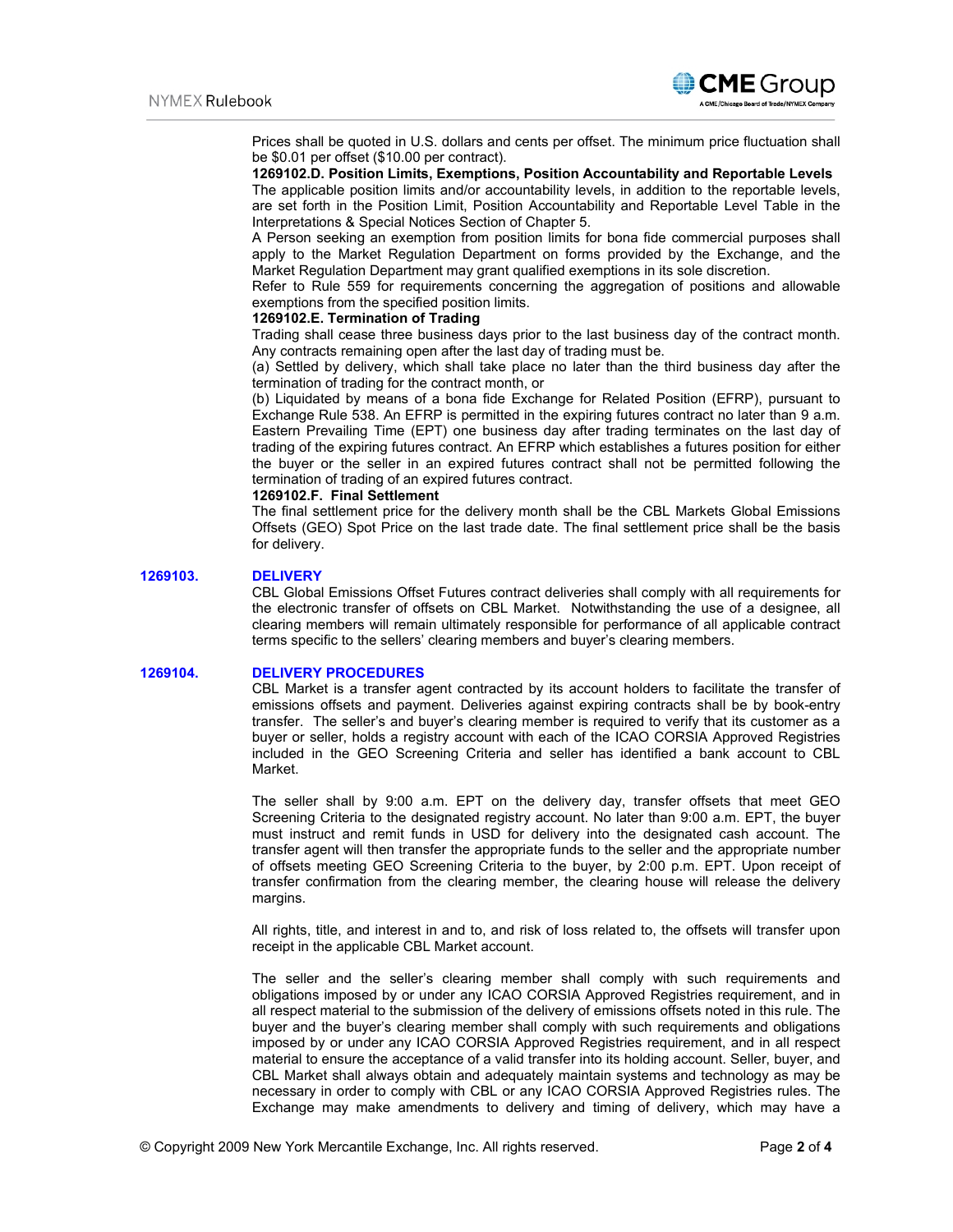

material impact to the contract, and will notify the Clearing Members of such amendments resulting from amendments any ICAO CORSIA Approved Registries requirement. These amendments include, but are not limited to, amendments to the ICAO eligible emissions unit programs and specific unit criteria found [here.](https://www.icao.int/environmental-protection/CORSIA/Pages/CORSIA-Emissions-Units.aspx)

By transferring offsets through the transfer agent, the seller or the seller's clearing member represents and warrants that, at the time of delivery, it has good and marketable title to such offsets, and that such offsets are free and clear of all liens, security interests, claims, encumbrances and adverse claims.

## **1269104.A. Responsibilities of Clearing Members**

## 1. Notice of Intention to Accept

Clearing members having open long positions shall provide the Clearing House with a Notice of Intention to Accept delivery by 10:00 a.m. EPT on the business day after the final day of trading providing number of contracts, EMA account, and any other information required by the Exchange.

## 2. Notice of Intention to Deliver

Clearing members having open short positions shall provide the Clearing House with a Notice of Intention to Deliver by 10:00 a.m. EPT on the business day after the final day of trading providing number of contracts, Registry, EMA account and any other information required by the Exchange.

## **1269104.B. Final Settlement Price**

The final settlement price shall be the basis for delivery.

## **1269104.C. Assignment Day**

The Clearing House shall allocate Notices of Intention to Accept and Notices of Intention to Deliver, on the first business day after the final day of trading, by matching positions, to the extent possible.

The Clearing House shall provide Assignment Notice Reports to the respective clearing members on the first business day after the final day of trading.

# **1269105. TIMING OF DELIVERY**

For purposes of this Rule 1269105:

"Delivery Period" shall mean the time between the final day of trading and the third business day following the final day of trading.

Delivery shall take place on the last day of the Delivery Period, which unless extended is the third business day after the final day of trading. Should the ICAO CORSIA Approved Registries or CBL Market be inoperable during the Delivery Period due to periodic maintenance that is an Exchange business day, the Exchange shall have the option to extend the Delivery Period by an additional business day at the Registries, CBL Market, and Exchange.

1. The seller or the seller's clearing member shall transfer offsets subject to delivery to their respective CBL account by 9:00 a.m. EPT on the third business day after the final day of trading of the delivery month.

2. The buyer or the buyer's clearing member shall deposit / transfer payment equal to the full value of the product to their designated CBL Market account by 9:00 a.m. EPT on the third business day after the final day of trading of the delivery month.

3. The buyer or the buyer's clearing member shall receive offsets from CBL Market by 2:00 p.m. EPT on the third business day after the final day of trading of the delivery month.

4. For each seller or seller's clearing member that has satisfied its obligations under subsection (1) of this rule, CBL Market shall pay the seller's clearing member full contract value by 2:00 p.m. EPT on the third business day after the final day of trading of the delivery month.

# **1269106. DELIVERY MARGINS AND PAYMENT**

### **1269106.A. Definitions**

For purposes of this Rule 1269106:

"Payment Date" shall mean the date on which the CBL Market transfers Payment in connection with a delivery to the seller. If the seller selects a designee, the CBL Market will transfer Payment in connection with a delivery to the seller's designee.

"Payment" shall include the settlement price, in U.S. dollars and cents, times the number of contracts times one thousand (1,000).

**1269106.B. Margin**